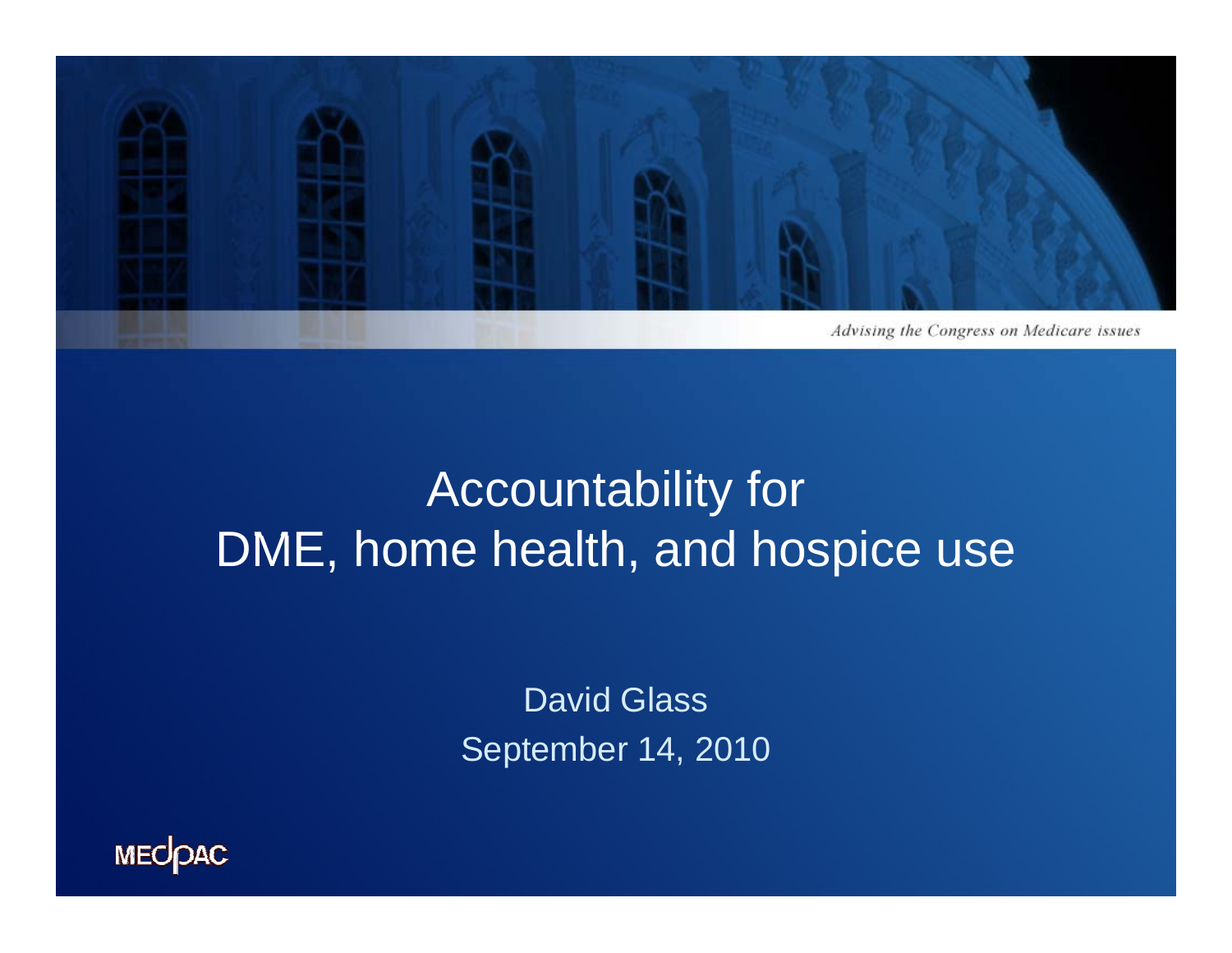### Why DME, home health, and hospice?

- $\blacksquare$  Share characteristics that contribute to vulnerability for fraud, abuse, and overuse
- **Show patterns of aberrant service use**
- $\blacksquare$  In high use areas these services do not appear to substitute for other services
- **Greater accountability could decrease** inappropriate use and slow Medicare spending growth

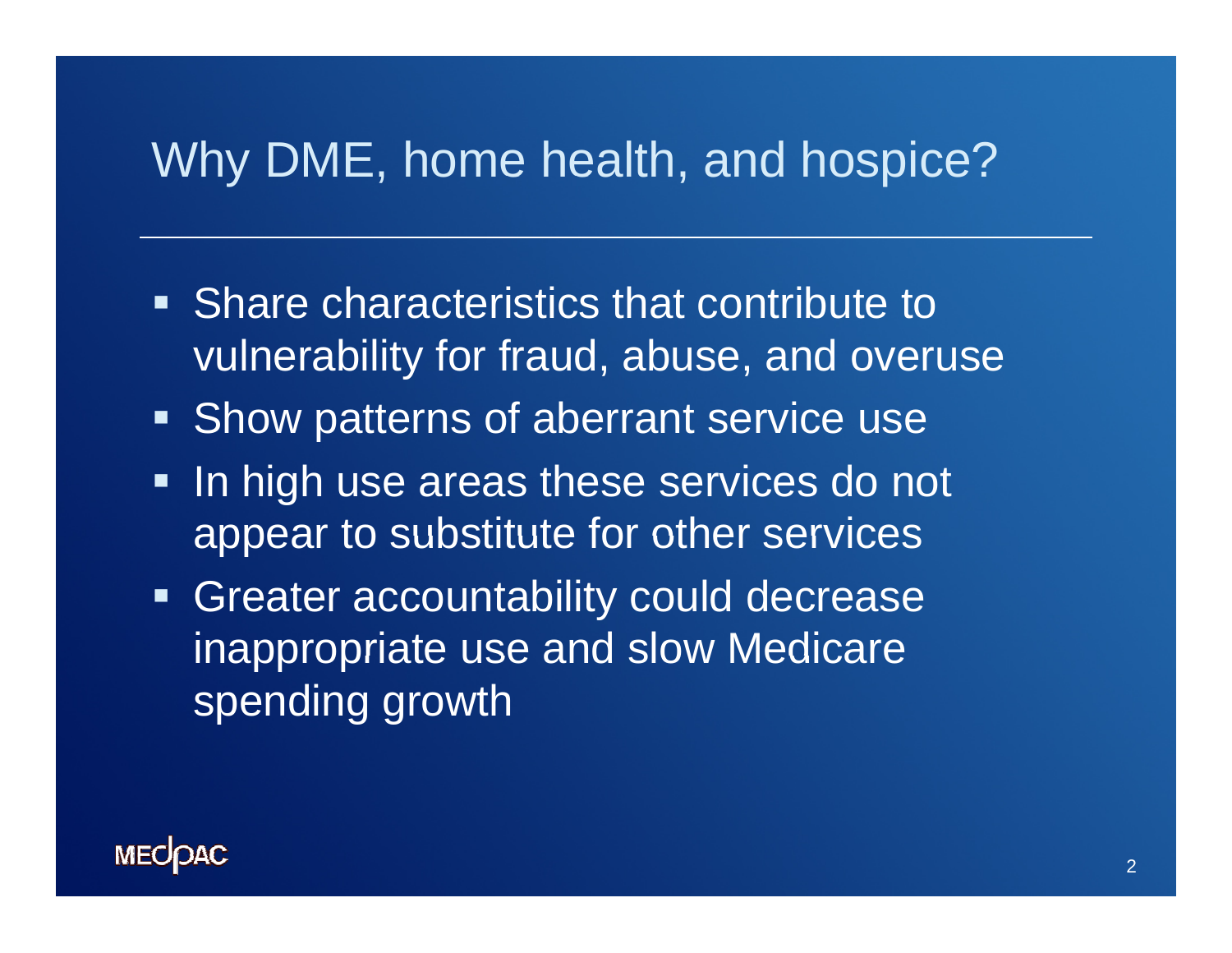## Characteristics that may contribute to vulnerability

- Physicians prescribe but others generally deliver the care
- Require little capital investment in facilities
- Cost sharing for DME, no beneficiary cost sharing for home health, very little for hospice

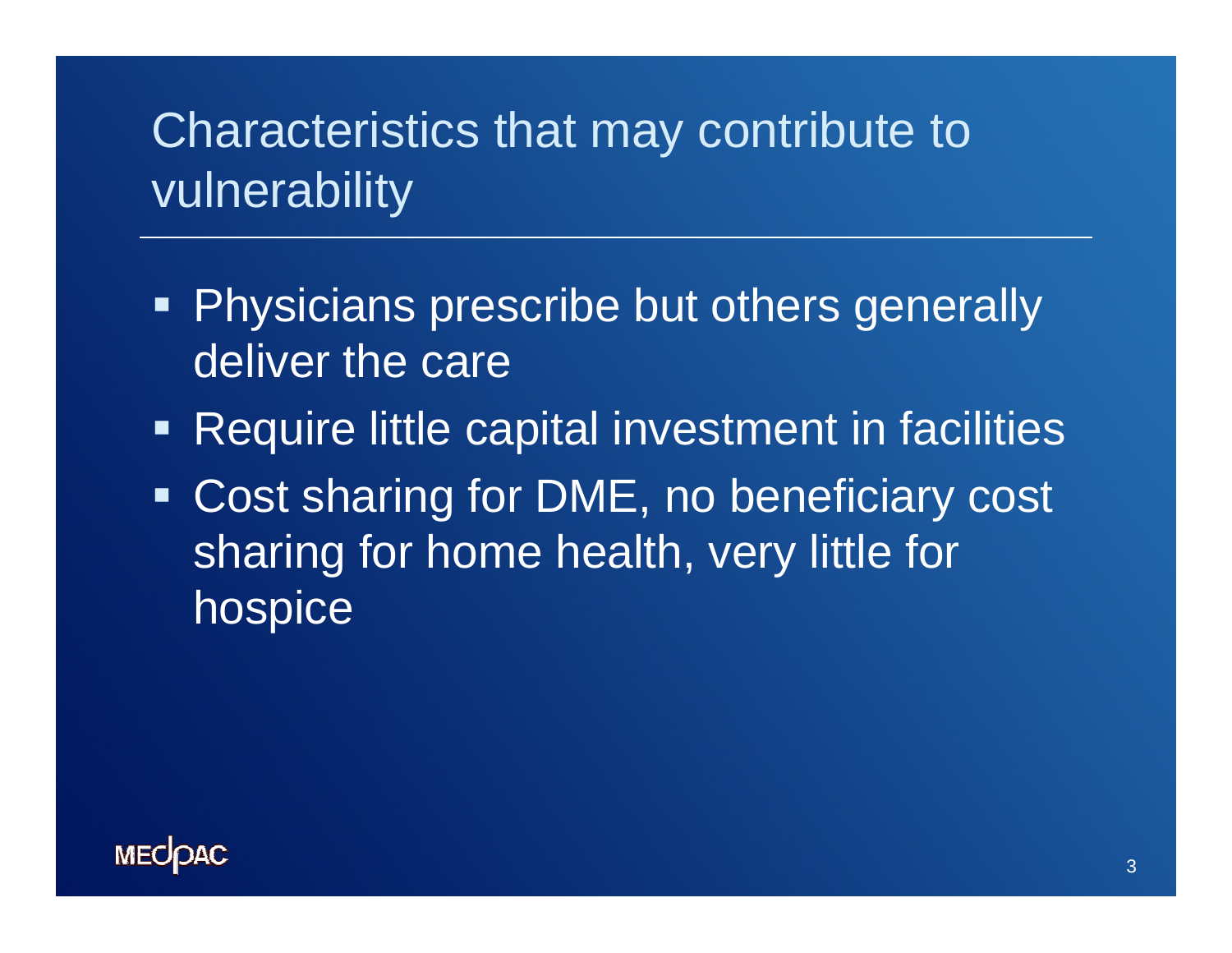## Spending on these services can change the pattern of overall spending

- Spending on HH, DME, Hospice is 14% of total overall
- But is 24% of spending in top 10 MSAs with high spending in these three services
- **Increase relative service use most** noticeably in high use areas (e.g. Odessa TX MSA 18% above average with these services, has about average use for all other services)

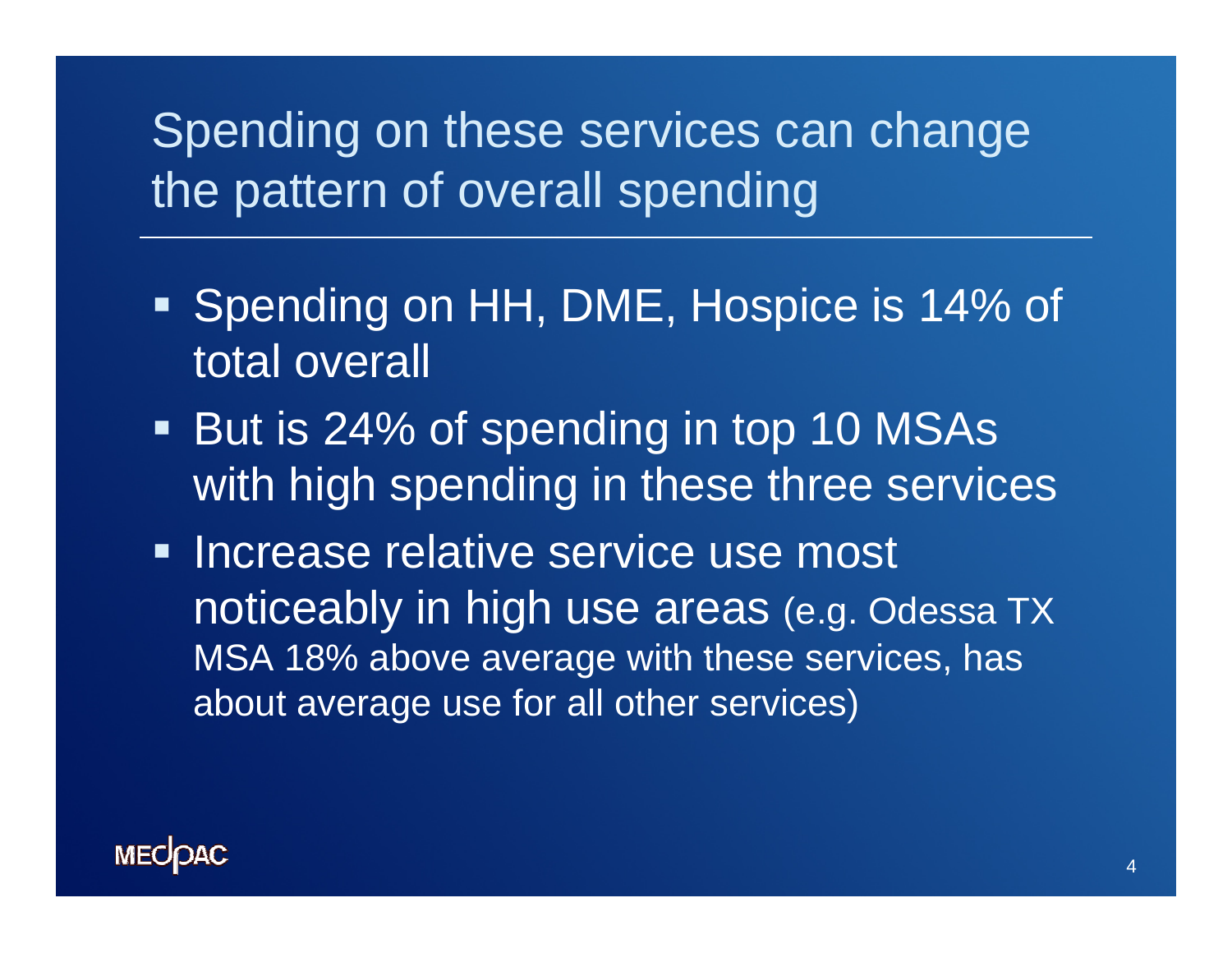## Removing these services flattens high end of distribution

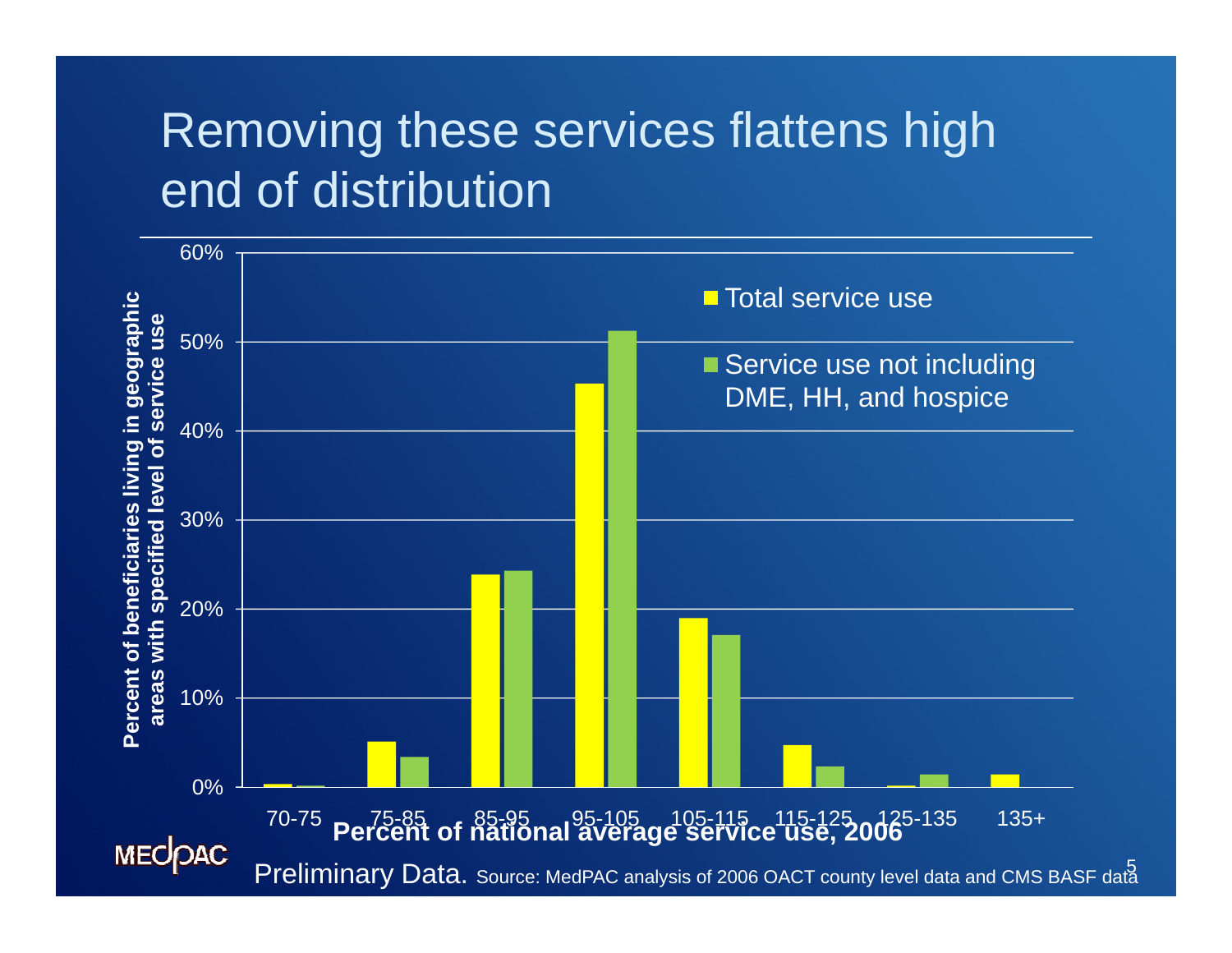# Three services show unusual variation across MSAs

|                    | Relative price-adjusted spending per capita in<br><b>MSA</b> |            |             |         |      |  |
|--------------------|--------------------------------------------------------------|------------|-------------|---------|------|--|
|                    | minimum                                                      | percentile |             | maximum |      |  |
| <b>Sector</b>      |                                                              | 10th       | <b>50th</b> | 90th    |      |  |
| <b>DME</b>         | 0.44                                                         | 0.7        | 0.96        | 1.25    | 3.44 |  |
| <b>Home health</b> | 0.18                                                         | 0.47       | 0.82        | 1.76    | 7.12 |  |
| <b>Hospice</b>     | 0.16                                                         | 0.52       | 0.93        | 1.71    | 2.92 |  |

Preliminary Data. Source: MedPAC analysis of 2006 CMS BASF data

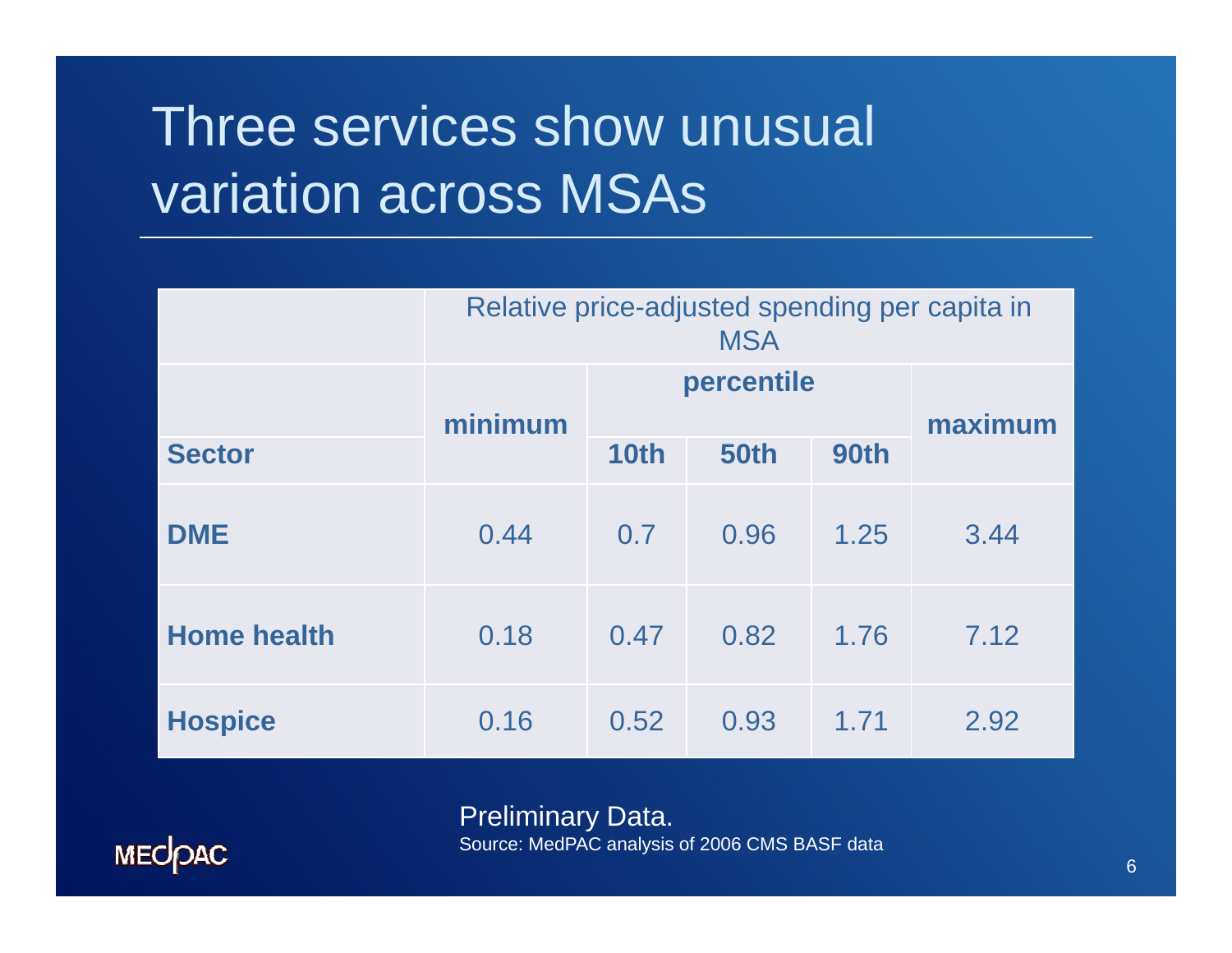## Variation in DME raises questions

| <b>South Florida</b><br>counties | <b>Beneficiaries</b> | DME \$ per<br>capita |  |
|----------------------------------|----------------------|----------------------|--|
| <b>Collier</b>                   | 60,112               | \$220                |  |
| Monroe                           | 11,025               | 260                  |  |
| <b>Broward</b>                   | 141,283              | 430                  |  |
| Miami-Dade                       | 183,754              | 2,200                |  |

Source: CMS Beneficiary annual summary file for 2006 compiled by Acumen, LLC

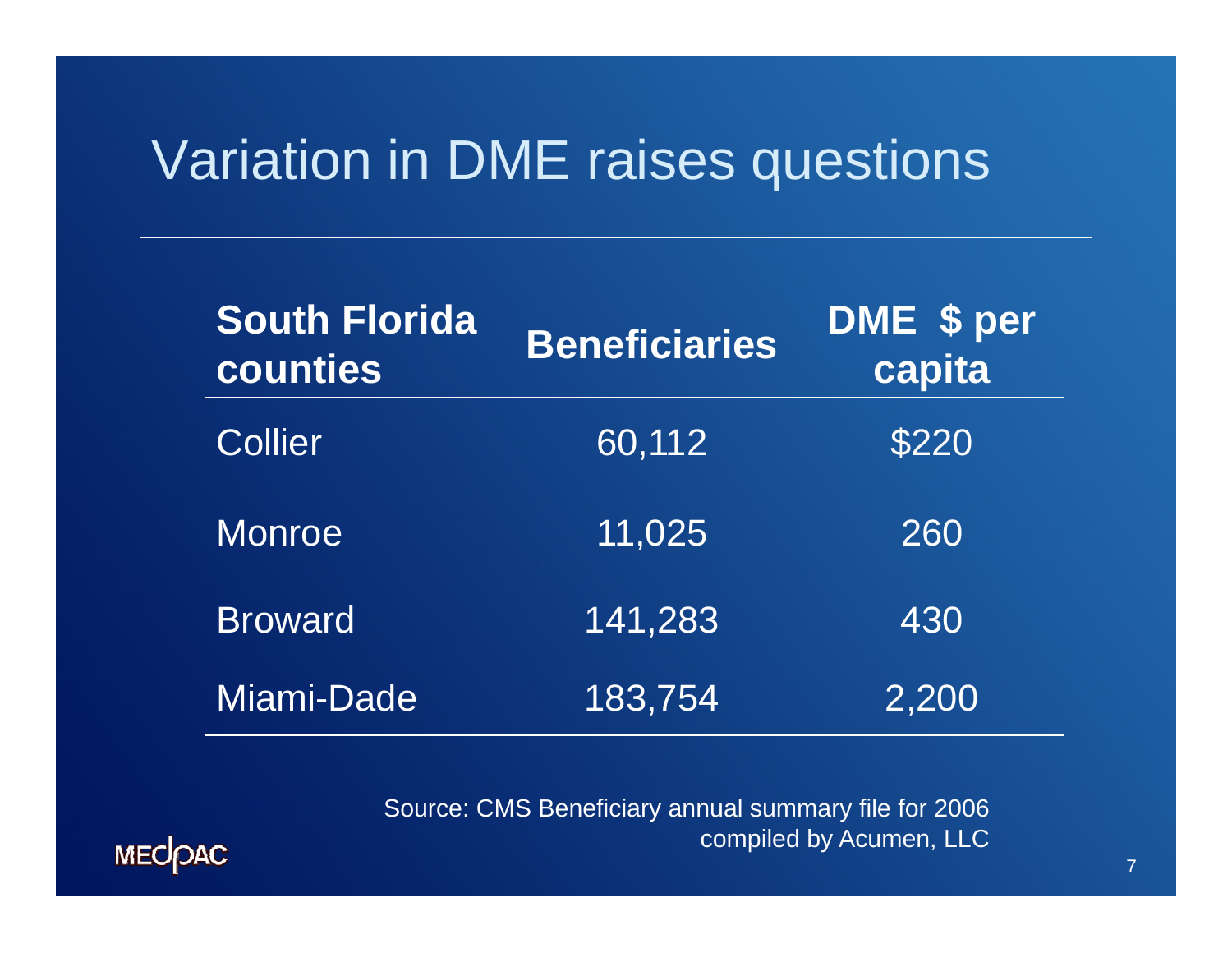### Home health use, spending, and episodes vary widely

- Price adjusted spending per capita in McAllen TX MSA is over 7 times national average
- In some counties:
	- **over 35% of beneficiaries use home health**
	- **Example 3 average over 4 episodes per user**
	- **there are more home heath episodes than** beneficiaries

**High correlation between % using home** health and number of episodes per user **MECOAC**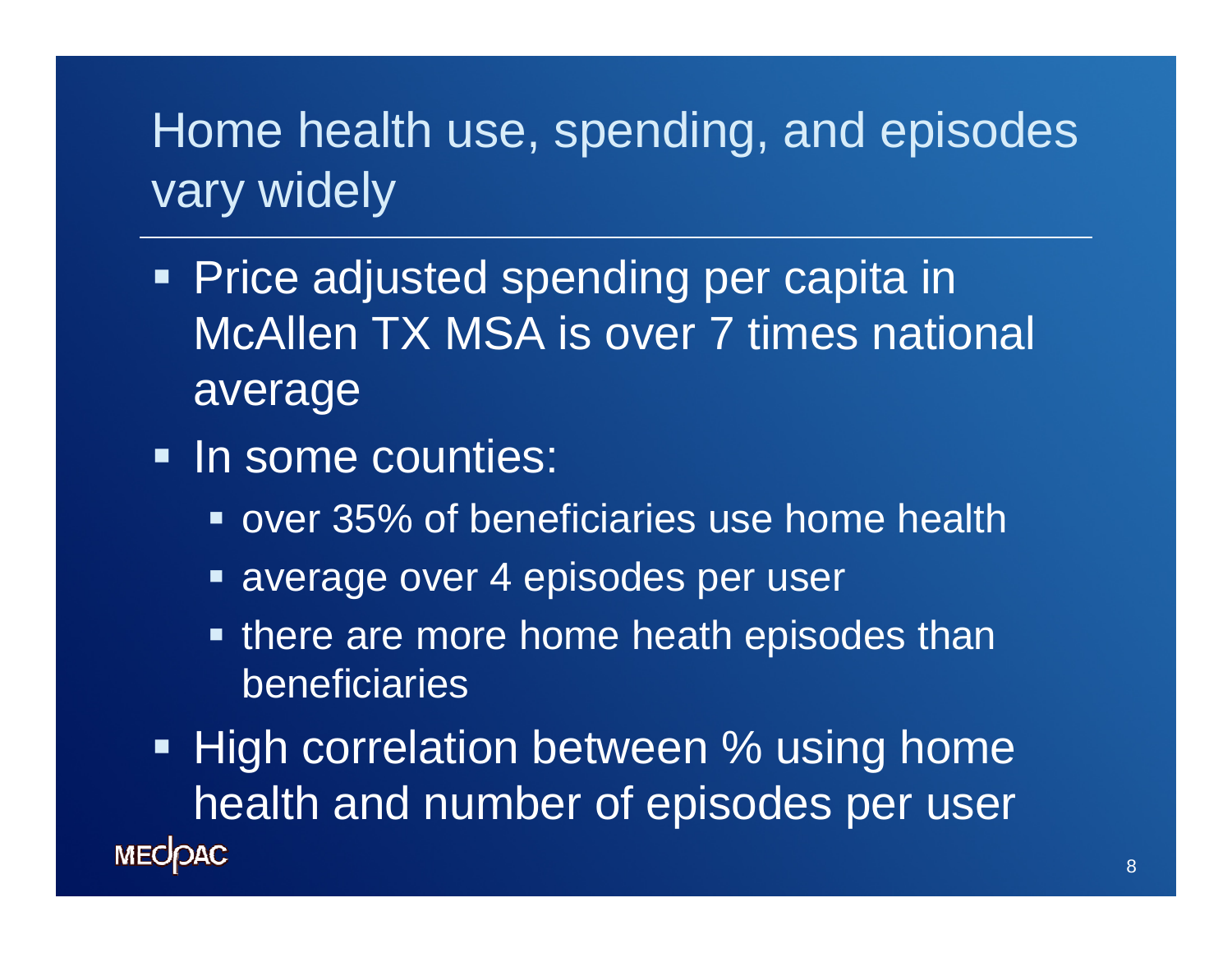## Hospice use patterns differ widely

| <b>State</b>            | <b>Decedents</b><br>using<br>hospice | Spending<br>(Relative to<br>natl. avg.) | <b>Stays</b><br>over 180<br>days | Live<br>discharge<br>rate |
|-------------------------|--------------------------------------|-----------------------------------------|----------------------------------|---------------------------|
| <b>Mississippi</b>      | 35%                                  | 1.9                                     | 39%                              | 55%                       |
| lowa                    | 48                                   | 1.1                                     | 16                               | 13                        |
| <b>National</b><br>avg. | 39                                   | 1.0                                     | 18                               | 16                        |

*Use of the hospice benefit is very different in these two states p y*

Preliminary data. Source: MedPAC analysis of CMS data. Spending 2006, use 2007<br>MECOAC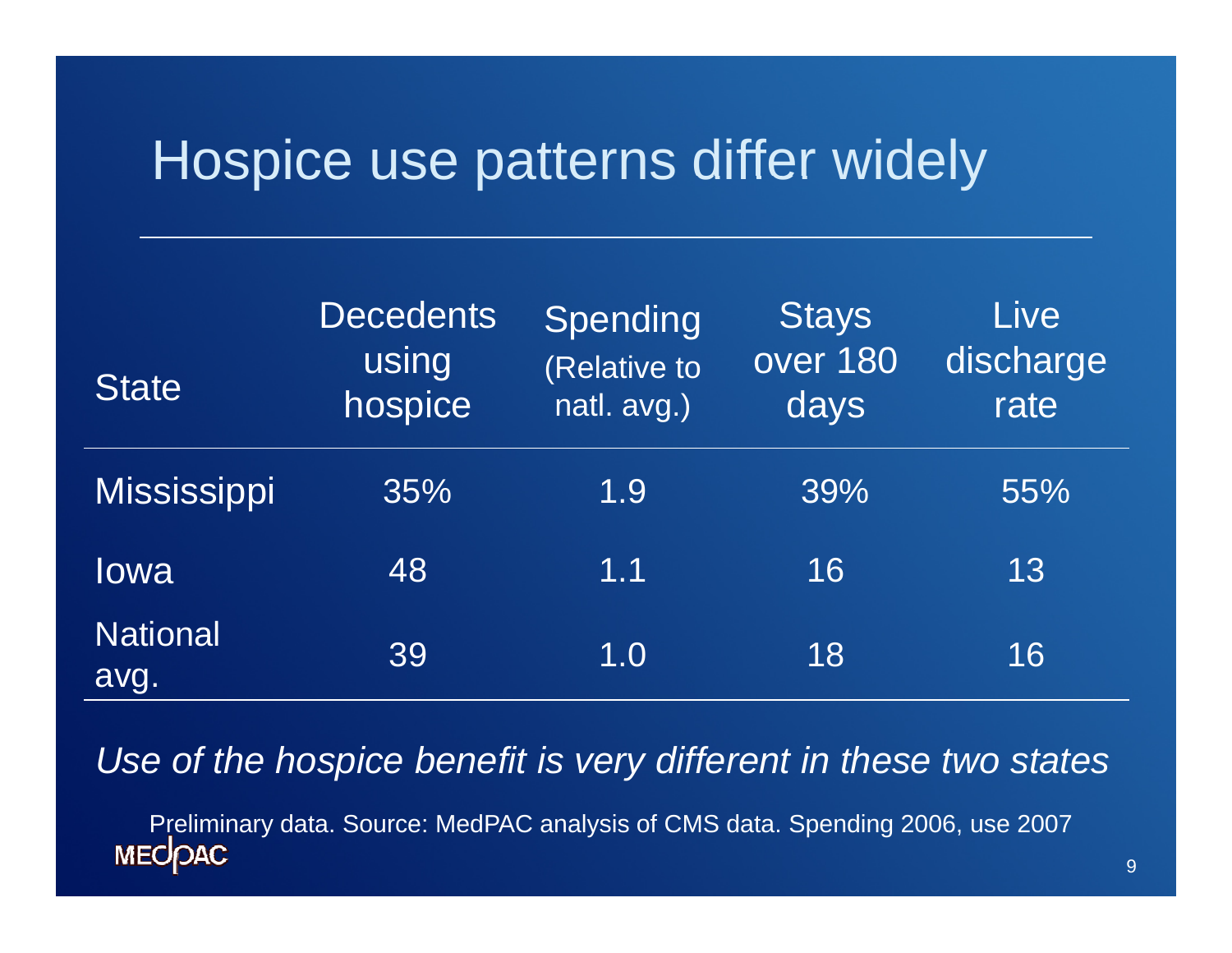### Who should be held accountable?

- The provider of the service?
- **Physicians who sign prescriptions for** DME, or home health, certify for hospice?
- **Beneficiaries?**

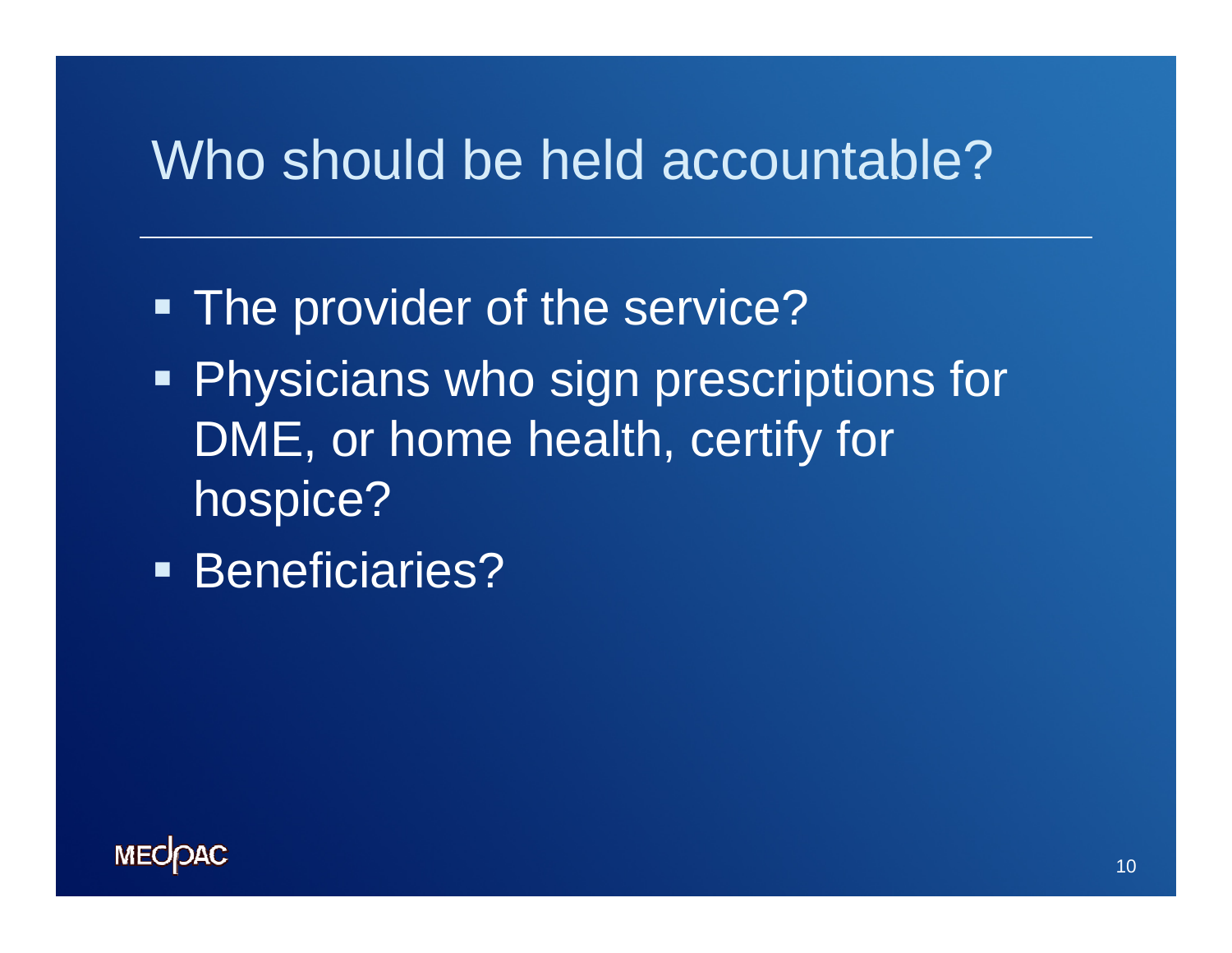#### The provider of the service

• OIG /Department of Justice joint task forces to attack fraud

- **Have had some success**
- $\blacksquare$ But have to chase after rather than prevent
- **Providers switch (DME to home health, other regions)**
- **Stricter rules on entry (conditions of** participation)
- **Payment policies (e.g., review if a provider** shows aberrant pattern of use)

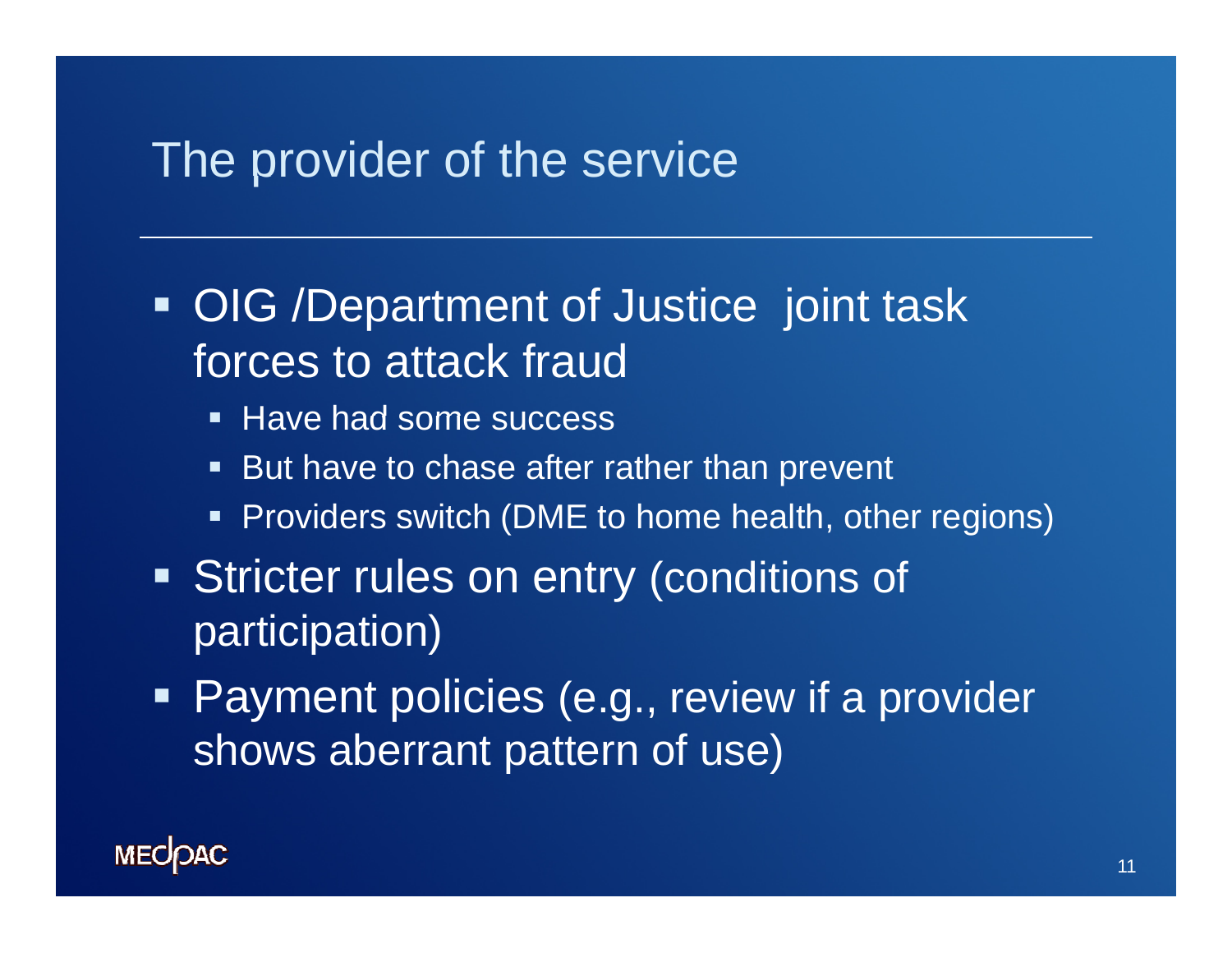### **Physicians**

- Home health, DME require prescription
- **Hospice requires initial attestation of two** physicians, recertification by one
- $\blacksquare$  But physician has little incentive to question use, involvement after service is ordered can vary widely
- **Could try to change incentive by:** 
	- **Figure 1** feedback to physician on patient's use of services
	- e<br>S requiring greater involvement

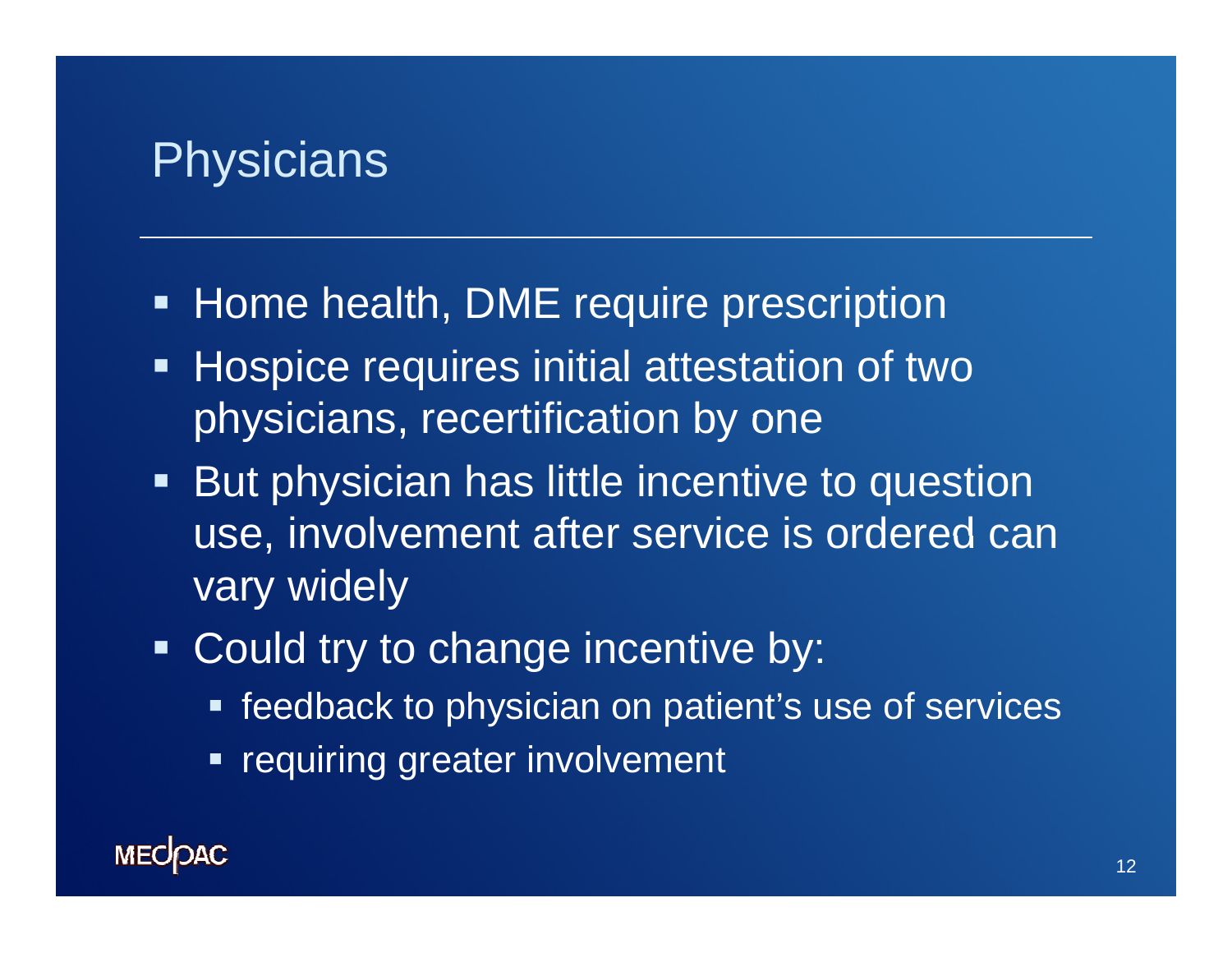## Could change incentives for physicians through ACOs or bundling

- **Accountable Care Organizations** 
	- **will include primary care physicians**
	- will be accountable for all spending including HH, DME, Hospice
	- **will have an incentive to keep spending** down—refer to responsible providers
- Bundling home health or DME with larger episode could also change incentives

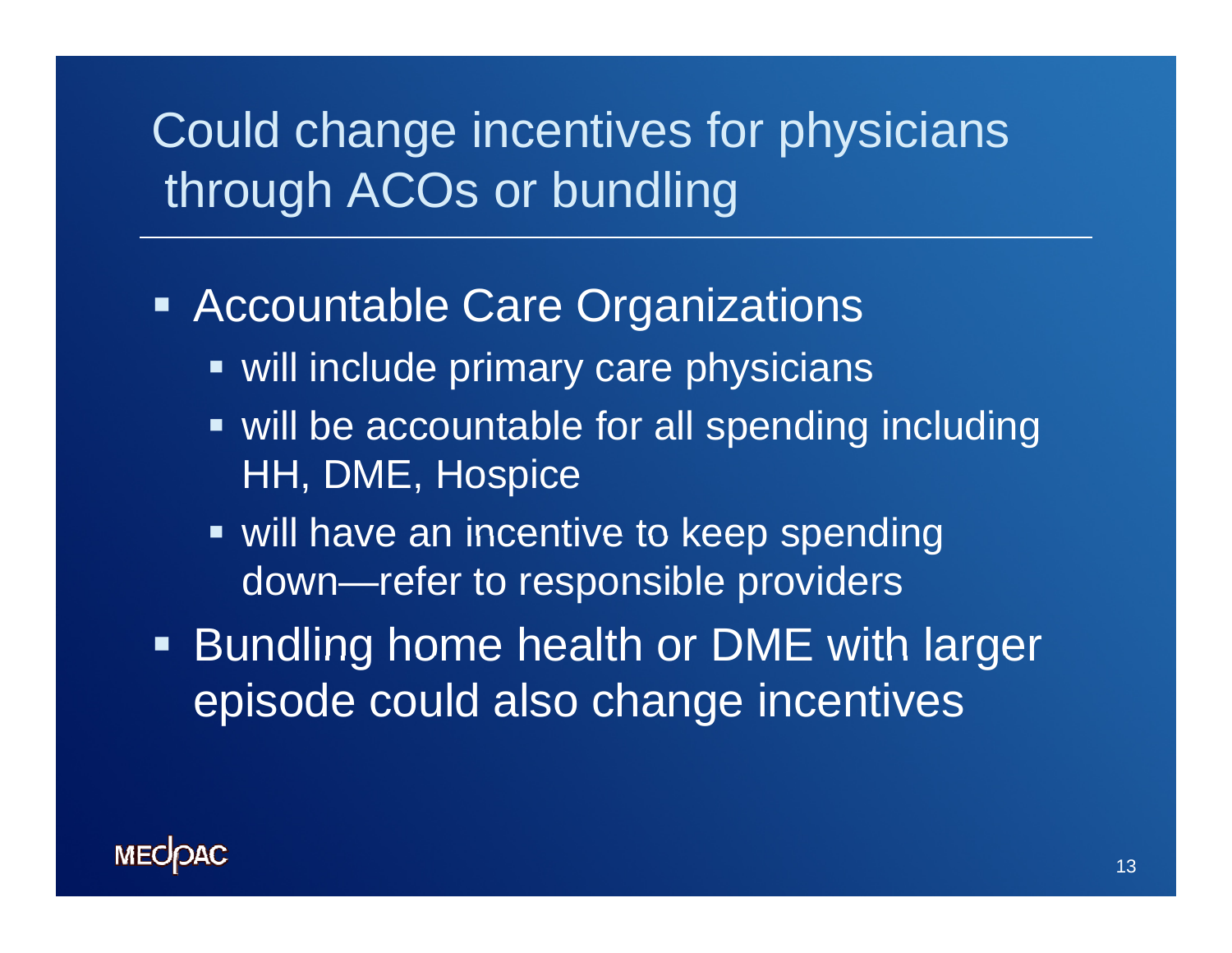#### **Beneficiaries**

- **Beneficiaries have been recruited to help** in anti-fraud activities (Senior Medicare Patrol)
- **Revisit cost sharing for some services**